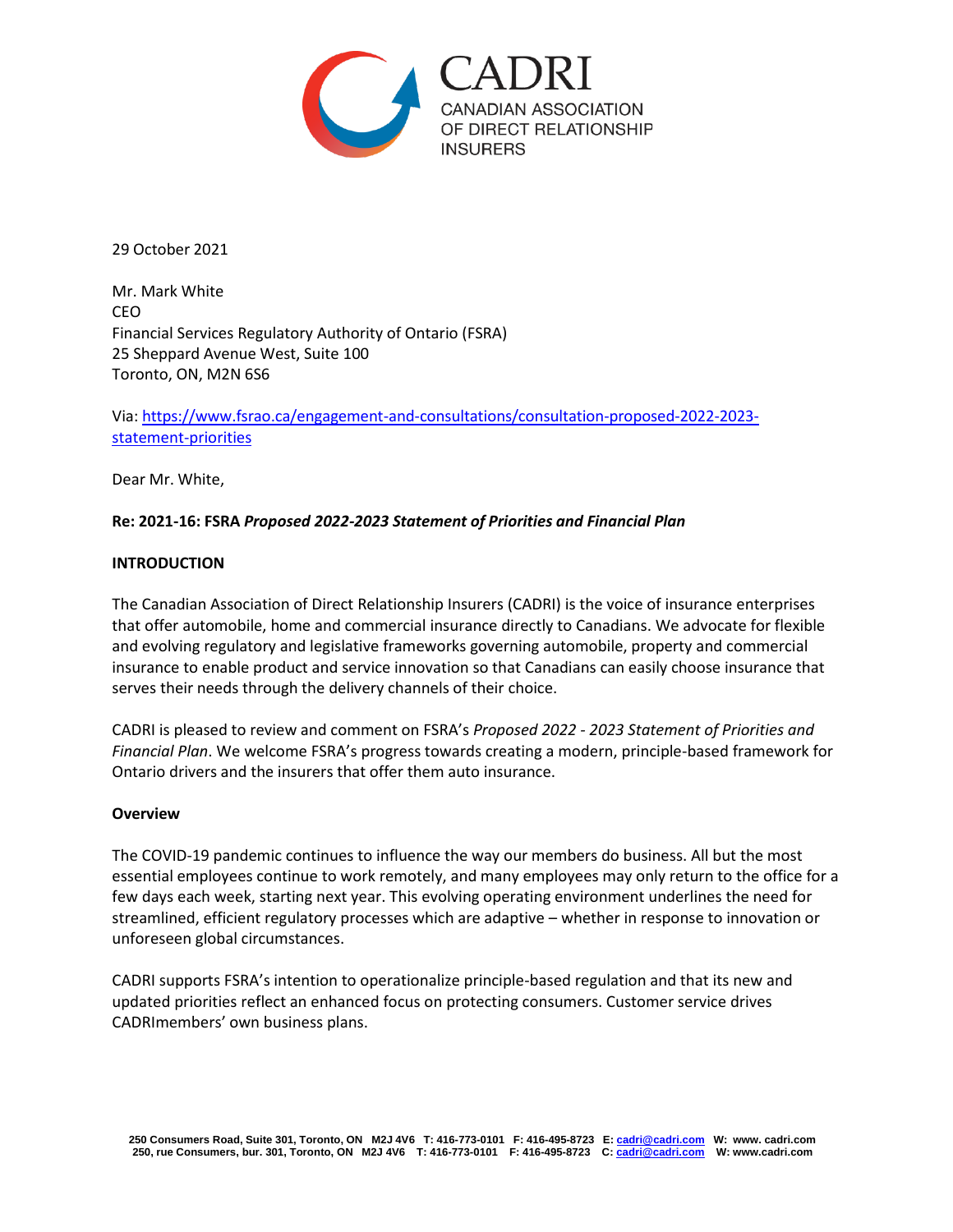In addition, CADRI supports FSRA's commitment to promote a national dialogue on a harmonized approach to regulation. FSRA's leadership at pan-Canadian regulatory groups such as the Canadian Auto Insurance Rate Regulators Association (CARR), Canadian Council of Insurance Regulators (CCIR), and the Canadian Insurance Services Regulatory Organizations (CISRO) is well respected. CADRI supports FSRA continuing this level of leadership nationally. Championing harmonized, principle-based and consumer outcome-focused regulatory approaches at interjurisdictional fora, such as CARR, CCIR and CISRO, will help insurers and regulators adapt to changing situations and provide superior service to customers and citizens.

Turning our attention to the *Proposed 2022-2023 Statement of Priorities*, CADRI generally supports FSRA's cross-sectoral priorities to:

- strengthen consumer focus,
- enable innovation, and
- modernize systems and processes.

Specifically, we will focus our comments on priorities directed to Property and Casualty (Auto) Insurance. Our input to FSRA's Innovation Framework will be addressed through a separate process with comments due 18 November 2021.

# **SECTOR-SPECIFIC: PROPERTY AND CASUALTY (AUTO) INSURANCE**

### **4.1 Implement a new strategy for reforming the regulation of auto insurance rates and underwriting**

CADRI members are large national companies with strong internal policies and procedures to ensure regulatory compliance and enhance their corporate reputations. Our members' rating systems are complex and seek to best reflect their customers' risk and experience.

In addition to the steps outlined in its *Statement of Priorities*, CADRI encourages FSRA to embrace a new perspective on the regulation of rating criteria with the goal of being less prescriptive on a variety of factors including modernizing territory-rating frameworks, using credit information, and reforming Regulation 664. These are topics CADRI would be pleased to discuss with FSRA directly.

# **4.2 Develop recommendations and act on reforms of the auto insurance system**

CADRI and its members participated in many of the auto insurance reform consultations led by the Ministry of Finance including one expanding FSRA's exemptive authority to facilitate test-and-learn or regulatory sandboxes. We continue to believe that FSRA brings valuable insight and expertise to reform exercises and encourage FSRA to proactively advise the Ministry. CADRI would welcome and support moves by the Ministry to expand FSRA's rule-making authority and shape a new auto insurance system that benefits Ontario drivers.

# **4.3 Ensure fair treatment of P&C/auto consumers**

CADRI appreciates FSRA taking an outcomes-focused approach to monitoring conduct. We strongly support a principle-based approach to enable insurers to flexibly manage risk and meet consumers' needs.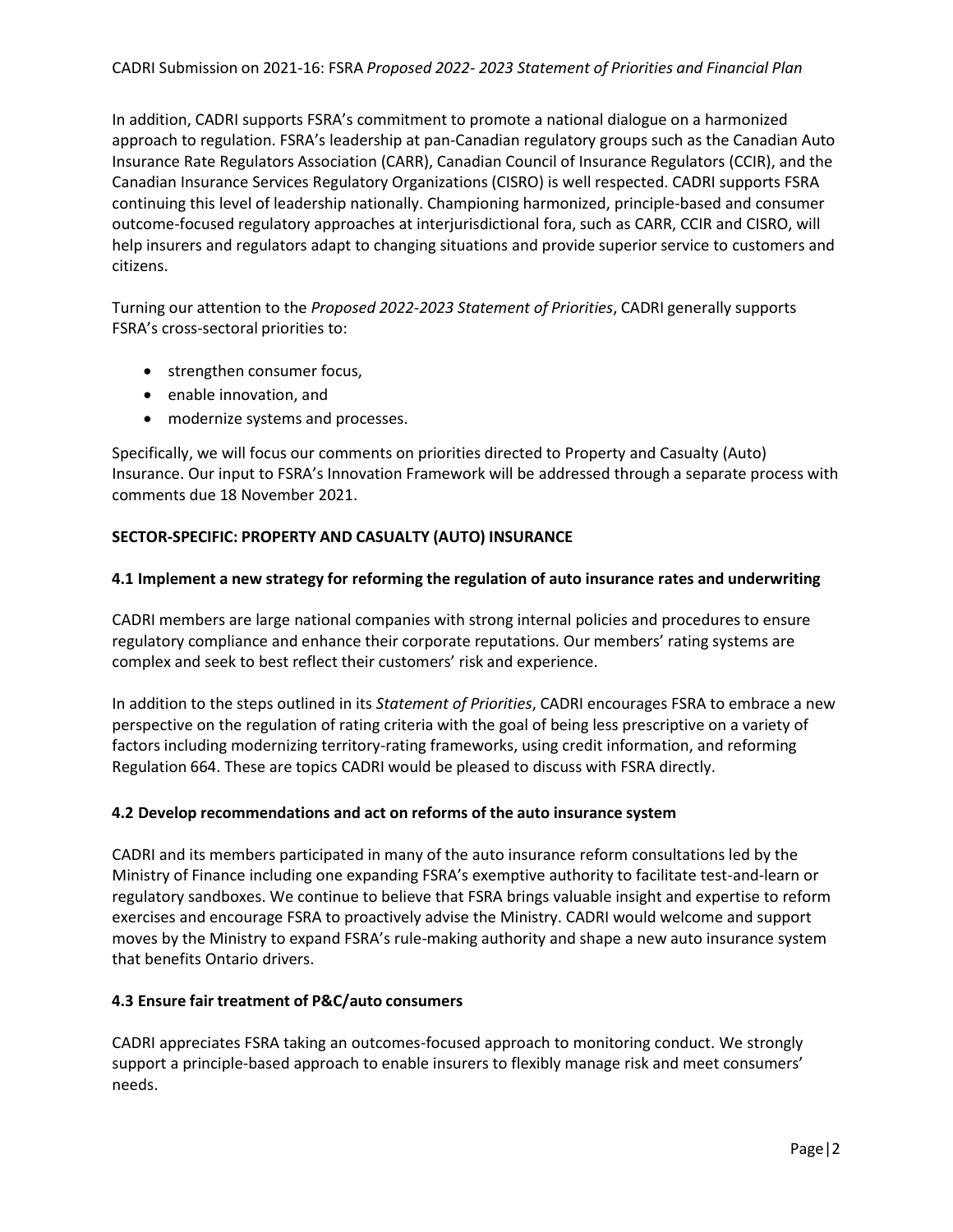### **4.4 Implement insurance prudential supervision**

CADRI's members' input on these issues will be communicated directly or through other stakeholder groups.

#### **PROPOSED FINANCIAL PLAN**

As we have expressed previously, the effectiveness and efficiency of FSRA's Market Conduct and Licensing group directly and immediately impacts CADRI members' abilities to ensure an excellent customer experience. CADRI members appreciate recent efforts by FSRA to increase the number of people in the Licensing branch while planning to overhaul its digital platform is in early stages. We have also offered to work with Licensing to provide advice as to how to streamline existing processes.

### **CONCLUSION**

CADRI appreciates the opportunity to review FSRA's *Proposed 2022-2023 Statement of Priorities and Financial Plan*.

Overall, we support FSRA's general intentions to increase transparency for consumers and efficiency for both the regulator and industry. Specifically, we will continue to emphasize that a transformation of auto insurance is necessary and that a less-prescriptive, outcome-driven system will bring more benefits to the consumer by creating a more competitive and responsive marketplace.

Yours sincerely,

Saphry Bunky

Geoffrey Beechey Chairman and CEO, CADRI